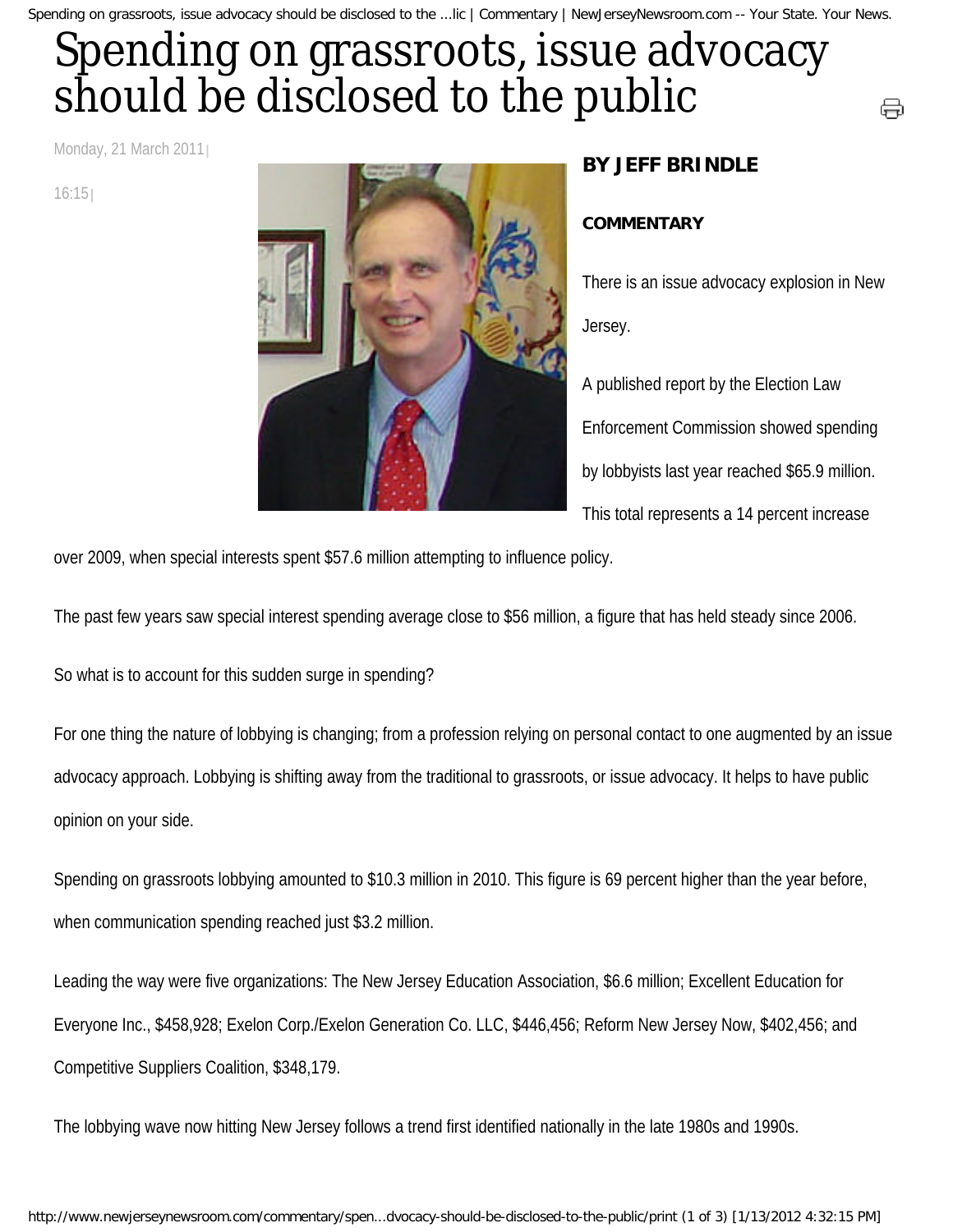Spending on grassroots, issue advocacy should be disclosed to the ...lic | Commentary | NewJerseyNewsroom.com -- Your State. Your News.

Several forces are driving this trend. There is a communications revolution, an increase in the size of government, greater specialization within once broad interest categories, and voter discontent. New media has been especially important in connecting people to politics, recruiting supporters, and mobilizing the public.

Further, there have been "hot button" issues recently, including, but not limited to, cuts in municipal and school aid, and proposed initiatives in education, pensions, and healthcare. Groups concerned about these issues, both pro and con, have gone on the offensive.While grassroots lobbying seems to have suddenly burst on the scene, in reality the seeds were planted in New Jersey in the 1990s.

A white paper on lobbying published in 1990 by ELEC urged the Legislature to require disclosure of grassroots lobbying. Years later, in 2004, the Legislature reformed the lobbying law, in part to make this change.

Grassroots lobbying occurred on a small scale in the 1990s

In an article in a 1995 edition of New Jersey Reporter Magazine, I wrote: "Both sides of the gun issue undertook advertising campaigns during the battle over assault weapons a few years back. And cable television industry mounted a successful campaign to block passage of a tax on cable services."

Because these campaigns were contrived by lobbyists, the organizers were called "AstroTurfers," a catchphrase to describe artificial grassroots movements. However, as the practice has become common, this term has faded from use.

In citing several grassroots initiatives in the 1990s, then Star-Ledger reporter Joe Donohue wrote, "now a fast-expanding and unregulated form of persuasion, astroturfers work on getting members of the public so riled up that they pressure elected officials into backing one side of an issue."

So issue advocacy in New Jersey is not new, but it's now costing more and becoming pervasive.

Moreover, the public never gets to see who is underwriting these efforts until long after the fact. Attempts to influence public policy through appeals to the public via radio, TV, direct mail, or Internet-advertising undertaken today will not be disclosed until next February.

That's too long!